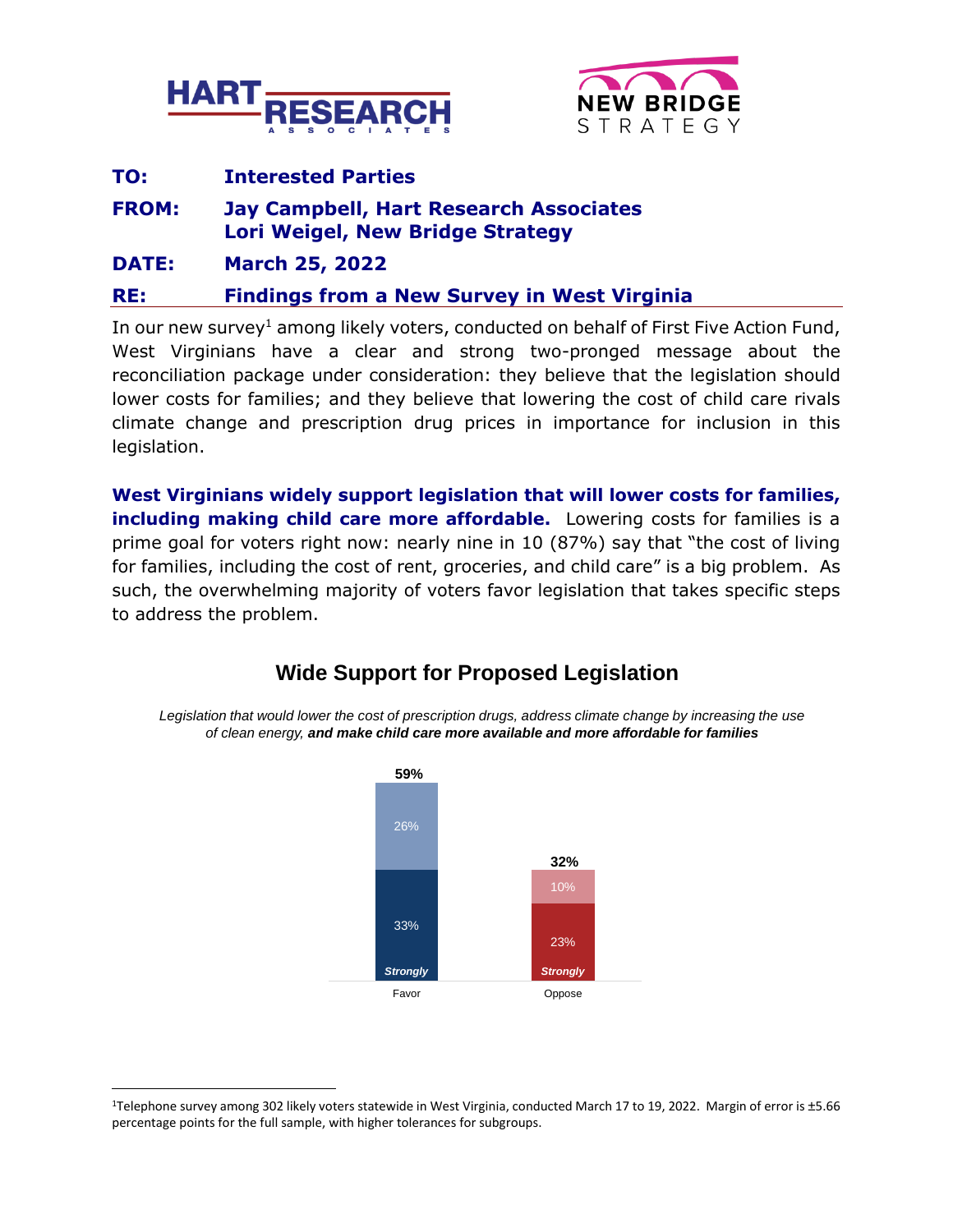# **Hart Research Associates / New Bridge Strategy**

Support for such legislation is significant across the electorate, including a majority of older voters. And, notably, it is especially high among swing voters (those who identify neither as strong partisans nor at the ideological poles):

|                       | <u>Favor</u>  | <b>Oppose</b> | <b>Net</b> |
|-----------------------|---------------|---------------|------------|
|                       | $\frac{9}{6}$ | $\frac{9}{0}$ | $+/-$      |
| <b>Democrats</b>      | 93            | 6             | $+86$      |
| <b>Republicans</b>    | 41            | 47            | -6         |
| Swing voters          | 63            | 25            | $+37$      |
| Men                   | 54            | 36            | $+18$      |
| Women                 | 63            | 29            | $+34$      |
| 18 to 39              | 66            | 25            | $+41$      |
| 40 to 59              | 61            | 30            | $+31$      |
| 60 and older          | 53            | 38            | $+14$      |
| Non-college graduates | 57            | 35            | $+22$      |
| College graduates     | 61            | 26            | $+35$      |

**By more than two to one, voters say this legislation should include child care, despite the cost.** Two in three voters say this is the case:



*Do you think the legislation…* 

**Voters Want Child Care Included in the Legislation**

This sentiment crosses partisanship—88% of Democrats, 72% of swing voters, and 55% of Republicans say child care ought to be included. It is also notable that both parents (69%) and those without children (64%) say child care should be included.

Indeed, child care rivals or exceeds the other two elements of the legislation in importance, in voters' estimation: 75% say it is important for the legislation to lower